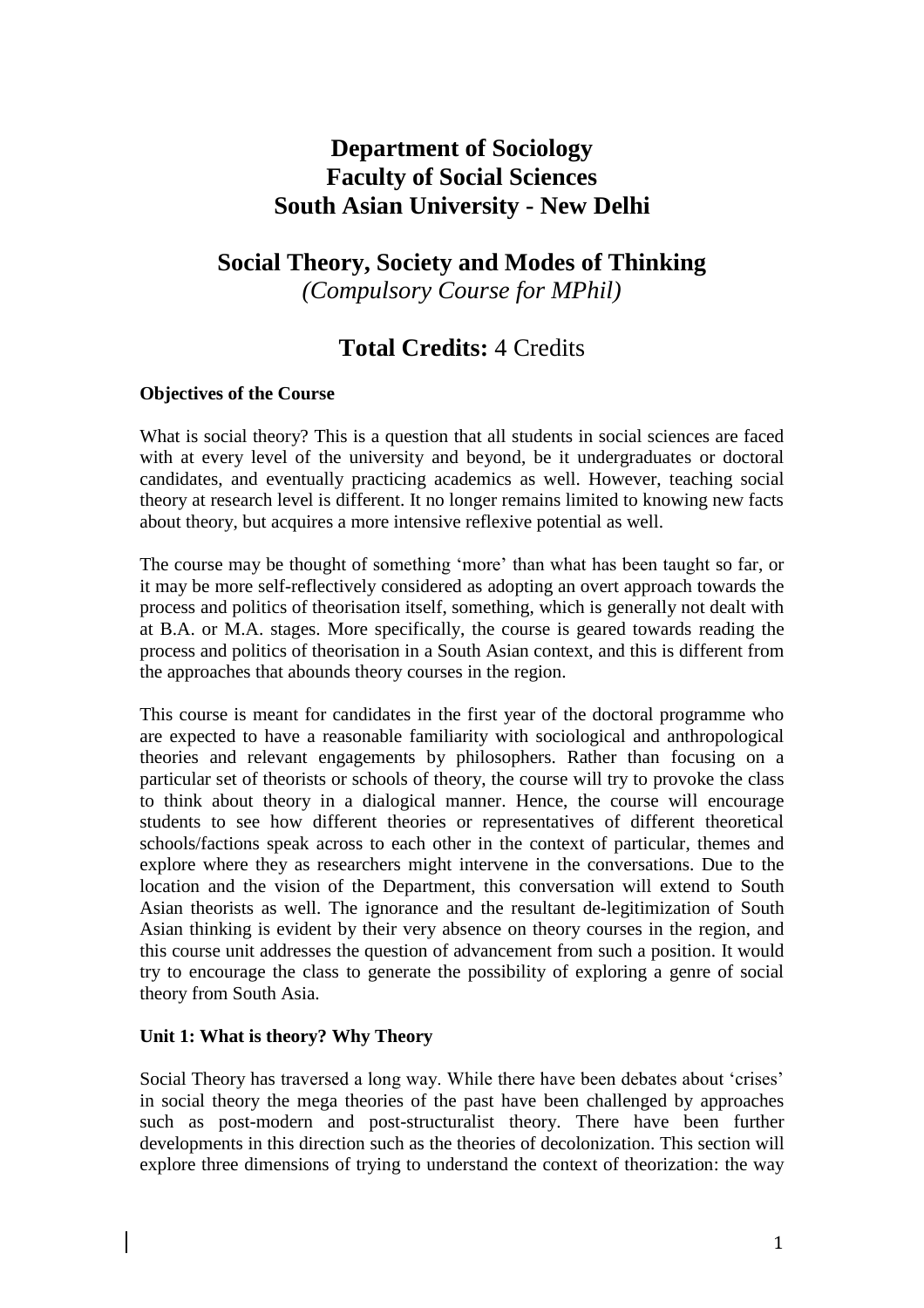theorisations have emerged; the difference between critical and traditional theory; and why social theory generates what appears to be a fear of knowledge.

Turner, Bryan S. (2009) 'Introduction: A New Agenda for Social Theory?' In, Turner, Bryan S. (Eds.,) *The New Blackwell Companion to Social Theory* , Wiley-Blackwell: Oxford.

Delanty, Gerard (2009). 'The Foundations of Social Theory.' In, Turner, Bryan S. (Eds.,) *The New Blackwell Companion to Social Theory* , Wiley-Blackwell: Oxford.

Holmwood, John (2009). 'Contemporary Sociological Theory: Post-Parsonian Developments' In, Turner, Bryan S. (Eds.,) *The New Blackwell Companion to Social Theory*, Wiley-Blackwell: Oxford.

Horkheimer, Max (2002). *Critical Theory: Selected Essays*. Continuum: New York (Selected chapter titled 'Crtitical and Traditional Theory').

May, Tim and Powell, Jason L. (1996). *Situating Social Theory*. Open University Press: Berkshire, pp. 7-70.

Rubio, Fernando Domínguez and Baert, Patrick (2009). 'Philosophy of the Social Sciences.' In, Turner, Bryan S. (Eds.,) *The New Blackwell Companion to Social Theory*, Wiley-Blackwell: Oxford.

Eyerman, Ron (November 2004). 'Jeffrey Alexander and the Cultural Turn in Social Theory', *Thesis Eleven*, Number 79, pp. 25–30.

Jameson, Frederic (1998). *The Cultural Turn: Selected Writings on the Postmodern 1983-1998*, Verso: London (Chapter 1).

Nash, Kate (2001), The `Cultural Turn' in Social Theory: Towards a Theory of Cultural Politics, *Sociology*, Vol 35, Issue 1.

Obeyesekere, Gananath (1990) *The Work of Culture: Symbolic Transformation in Psychoanalysis and Anthropology,* Chicago: University of Chicago Press.

Arendt, Hannah (1998), The Public and the Private from Arendt, Hannah, *The Human Condition,* pp. 22-78, Chicago: Chicago University Press.

### **Unit 2: Theoretical Categories in South Asia**

Sociologists constantly engage with categories such society, culture, the political, the social, power, the state and community among many others. This engagement has happened within South Asia historically as well, and is expected to inform the sociological work that students set out to do. This unit will explore some categories to provide a window to students to look into the larger canvas of social theorization in South Asia. Some such categories will be: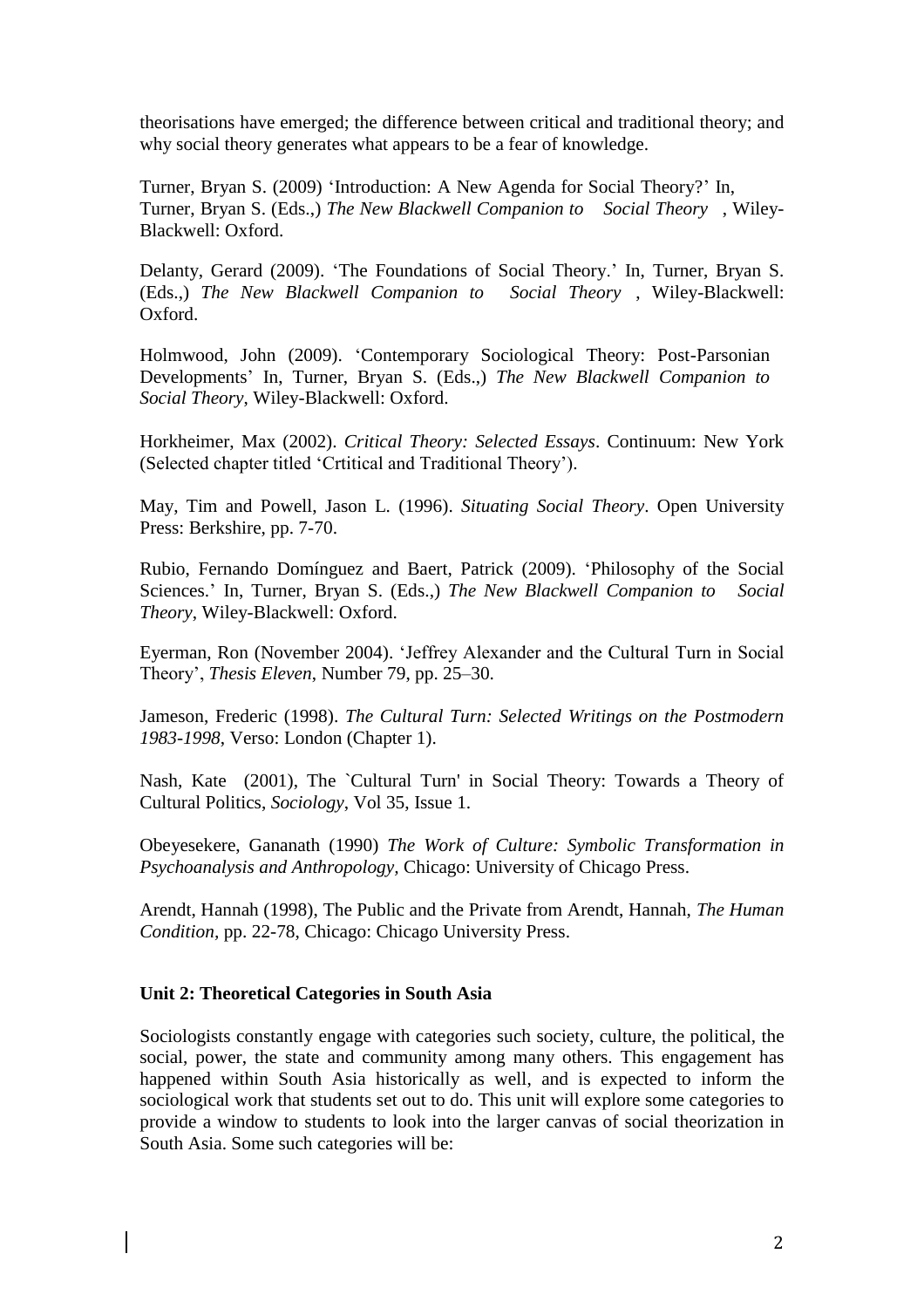Violence: Mahatma Gandhi and Gautam Buddha Caste and Class: Jyotiba Phule and B. R. Ambedkar Gender question: Kumari Jayawardene, Pandita Ramabai

Ambedkar, B R. (2014). *Annihilation of Caste: The Annotated Critical Edition*, Navayana: Delhi.

Sarasvati, Ramabai and Meera Kosambi (2000). *Pandita Ramabai through her own Words: Selected Works*, OUP: New Delhi.

Chakrabarti, Uma (2014). *Rewriting History: The Life and Times of Pandita Ramabai*, Zubaan: New Delhi.

Butler, Clementina (1922). *Pandita Ramabai Sarasvati: Pioneer in the Movement for the Education of the Child-widow of India*, Fleming H. Revell Company: New York.

Gandhi, M.K (n.d) *My Non-violence*, Navjivan Publishing House: Ahmedabad.

Gandhi, M.K. (2009). (edited by Anthony J Parel) *Hind Swaraj and Other Writings*, Cambridge University Press: Cambridge.

Jayawardena, Kumari (2016). *Feminism and Nationalism in the Third World*, Verso Books: London (Chapters 5, 6, 7).

Jayatilleke, K.N. (1963). *Early Buddhist Theory of Knowledge*, George Allen & Unwin Ltd: London (Ch. VII)

Jerryson, Michael and Juergensmeyer, Mark (ed. 2010) Buddhist Warfare, OUP: New York (Selected Chapters).

O'Hanlon, Rosalind (1985). *Caste, Conflict and Ideology: Mahatma Jotirao Phule and Low Caste Protest in Nineteenth-Century Western India*, Cambridge University Press: Cambridge (ch.5, ch.9).

Phule, Jotirao (2012). *Selected Writings of Jotirao Phule* (edited by G P Deshpande), Leftword Books: Delhi (Selected chapters).

#### **Unit 3: Transcendence and Social Theory**

Social Theories, while trying to understand the relationship of humans and the world around, also reflect on the ways to transcend the *given* – the given which is multifaceted ranging from its spiritual, religious to material aspects. Historically, philosophers have tried to engage with this idea of transcendence. It has taken diverse forms, and thinkers in South Asia have often reflected on this aspect. In this unit, students will be introduced to readings that deal with how different thinkers understand the notion of transcendence.

Chattopadhyaya, D.P. (1993). *What is Living and What is Dead in Indian Philosophy, PPH: Delhi*, Ch.6&7